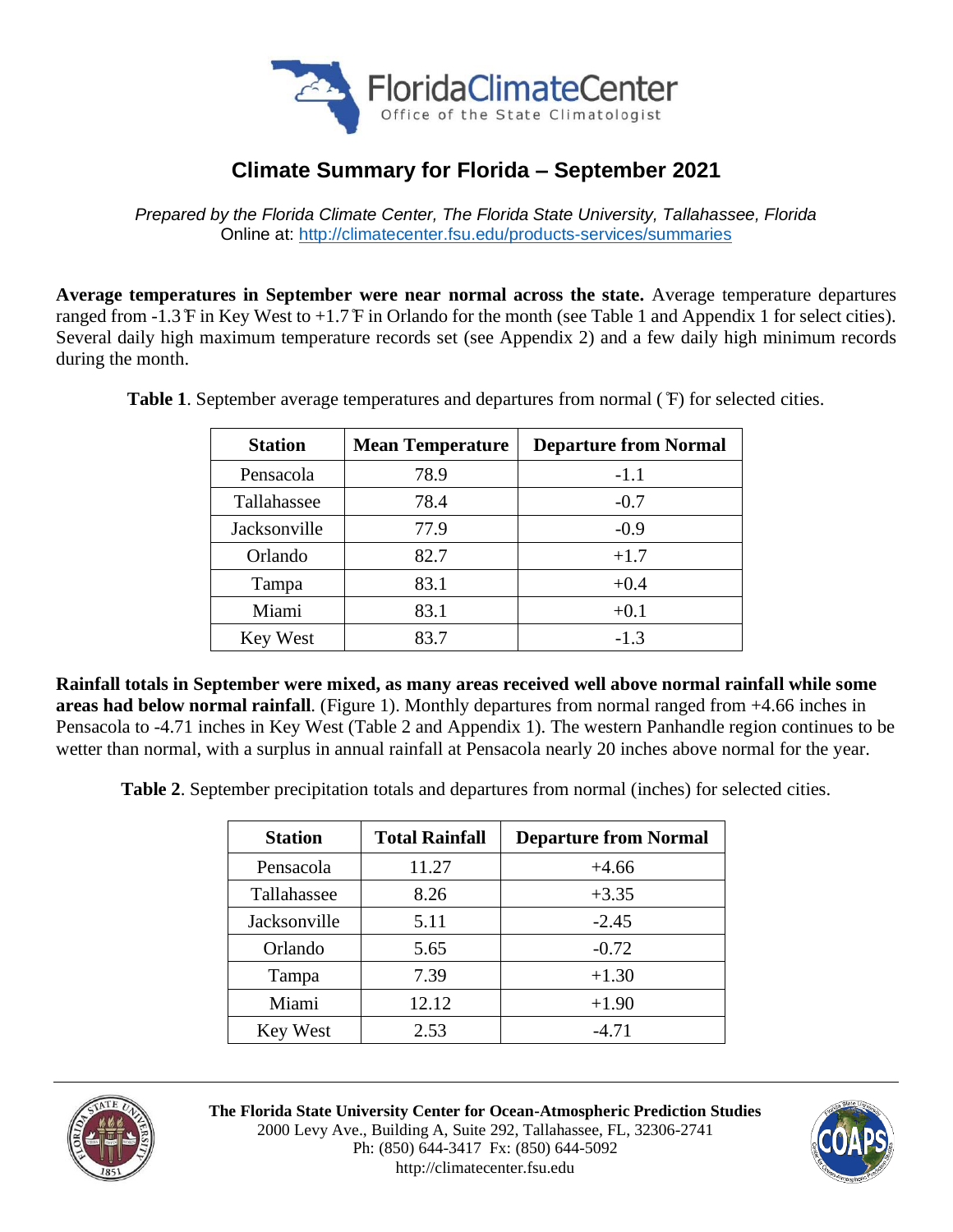**Figure 1.** A graphical depiction of the monthly rainfall departure from normal (in inches) for September (courtesy of NOAA).



## **La Niña Watch.**

The central tropical Pacific Ocean is in a neutral state, but a transition from ENSO-neutral to La Niña is favored this fall, with a 70-80% chance of La Niña emerging during the Northern Hemisphere winter 2021-22. Over the last month, ENSO-neutral conditions continued with near-to-below average sea surface temperatures persisting in the central and eastern equatorial Pacific. The latest Niño index values ranged from -0.2 °C to -0.3 °C. As of now, forecasters anticipate La Niña to be of weak strength (seasonal average Niño-3.4 index values between -  $0.5^{\circ}$ C to - $0.9^{\circ}$ C).

## **Hazardous Weather Events in September.**

According to the Local Storm Reports issued by the local National Weather Service offices serving Florida, there were 225 individual local reports of hazardous weather events recorded across the state during the month of September (see Table 4 for a breakdown by event type). Tropical Storm Mindy made landfall in the Florida Panhandle on September 9<sup>th</sup> at St. Vincent Island with maximum sustained winds of 45 mph. The system produced wind gusts of up to 61 mph and daily rainfall exceeding 4 inches in parts of Tallahassee and the surrounding area. Heavy rainfall affected several areas throughout the month, including an estimated 4.22 inches that fell in one hour at the Sanford Airport in Seminole County on the 20<sup>th</sup>. There were several reports of fatalities from rip currents during the month, as well as one fatality due to lightning in Manatee County.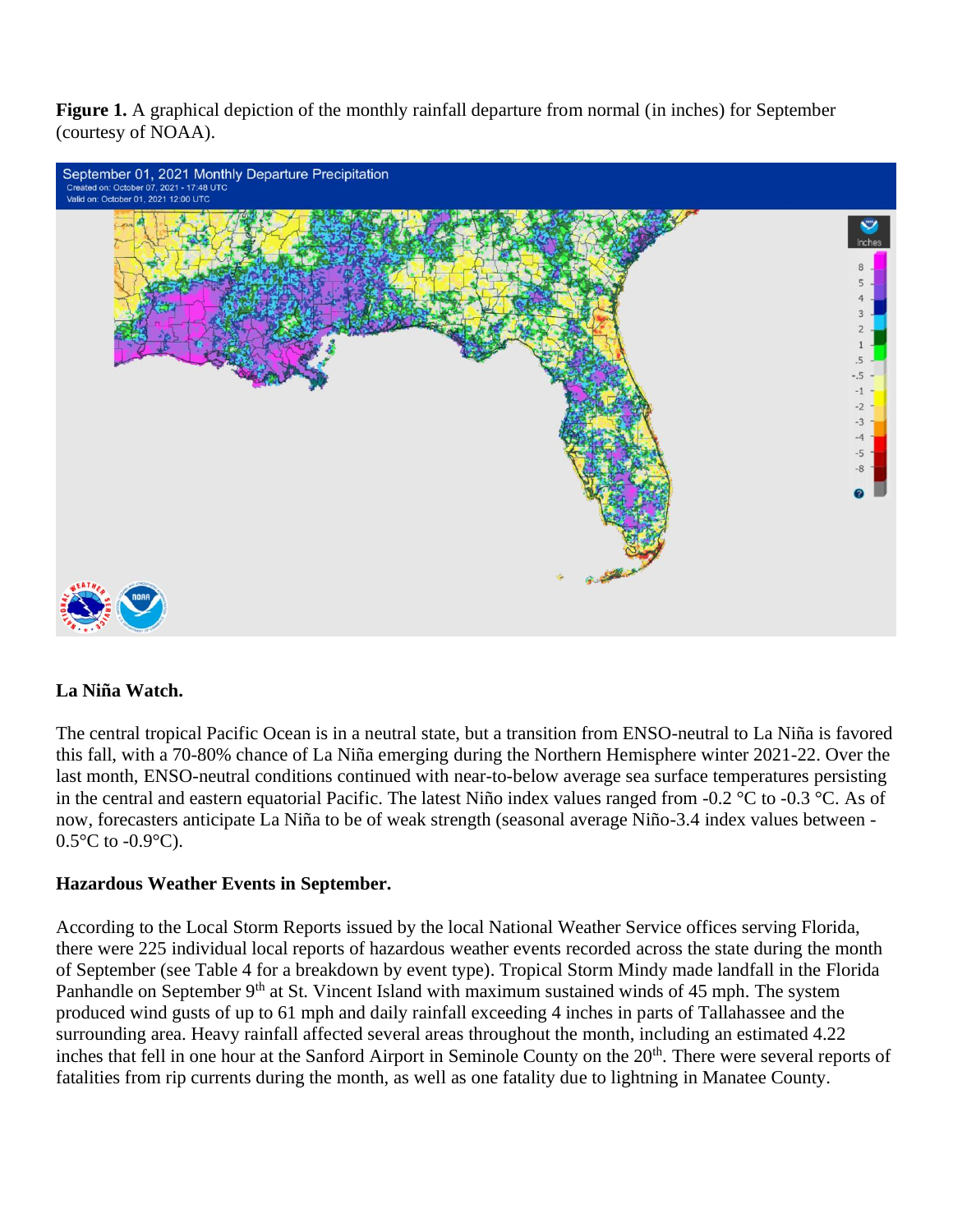**Table 4.** Breakdown of storm reports submitted in Florida during the month of September (compiled from Iowa State University/Iowa Environmental Mesonet).

| <b>Report Type</b>              | <b>Number of Reports</b> |  |  |
|---------------------------------|--------------------------|--|--|
| Flood                           | 33                       |  |  |
| <b>Flash Flood</b>              | 6                        |  |  |
| Hail                            | 2                        |  |  |
| <b>Heavy Rain</b>               | 56                       |  |  |
| Marine Hail                     |                          |  |  |
| Marine Thunderstorm Wind        | 26                       |  |  |
| Non-Thunderstorm Wind Gust      | $\mathcal{D}$            |  |  |
| Tornado/Waterspout/Funnel Cloud | 1/17/1                   |  |  |
| <b>Thunderstorm Wind Damage</b> |                          |  |  |
| <b>Thunderstorm Wind Gust</b>   | 31                       |  |  |
| Lightning                       | $\mathcal{D}_{\cdot}$    |  |  |
| <b>Rip Currents</b>             |                          |  |  |
| <b>Tropical Storm</b>           | 37                       |  |  |

## **Drought-Related Impacts.**

The month of September remained drought free across the state. No areas were impacted by drought, according to the U.S. Drought Monitor.

As of September 30, the Lake Okeechobee water level was at 15.55 ft. above sea level (Feet-NGVD29**)**, which is above the average for this time of the year. The water level remained above average throughout the month. At the first of the month, the water level was 14.69 ft. above sea level.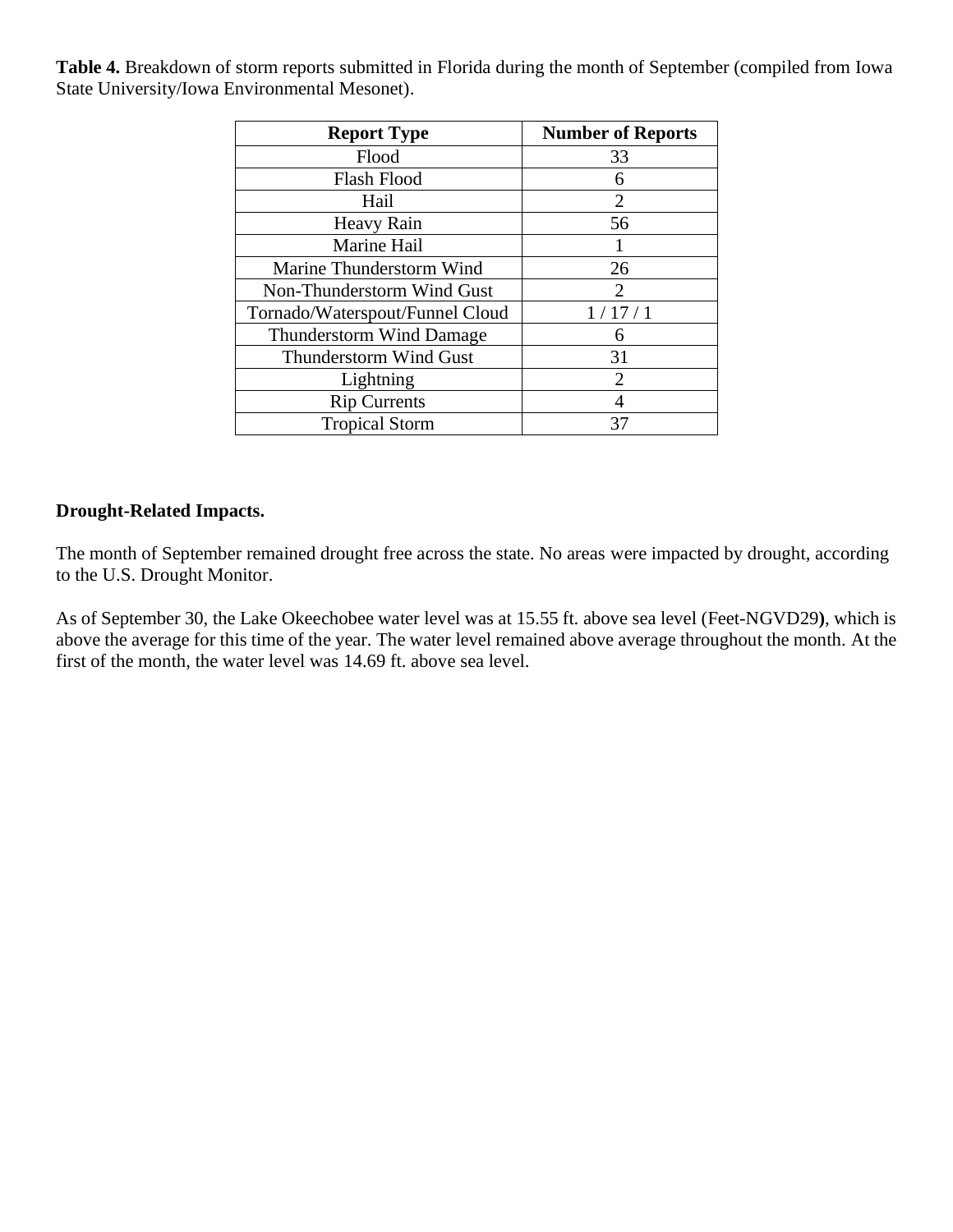

## **Agriculture-Related Impacts.**

During mid-September, topsoil moisture levels were adequate for 70% of the state, short in 4%, and 26% of the state was in surplus. By the end of September, topsoil moisture levels were adequate in 67% of the state, short in 5%, and 28% of the state was in surplus. Much of the state had either fair (20%), good (52%) or excellent (24%) pasture and range conditions by the end of the month. For more information, consult the weekly Crop Progress [and Condition reports](https://usda.library.cornell.edu/concern/publications/8336h188j?locale=en) published by the USDA's National Agricultural Statistics Service.

|  |  |  | <b>Appendix 1.</b> Additional September departures from normal data for select Florida locations (source: NWS). |  |
|--|--|--|-----------------------------------------------------------------------------------------------------------------|--|
|--|--|--|-----------------------------------------------------------------------------------------------------------------|--|

| <b>Station</b>         | Average<br>Temperature (°F) | <b>Departure from</b><br>Normal $(^{\circ}F)$ | <b>Total Rainfall (in.)</b> | <b>Departure from</b><br>Normal (in.) |
|------------------------|-----------------------------|-----------------------------------------------|-----------------------------|---------------------------------------|
| Gainesville            | 78.5                        | $-0.3$                                        | 8.67                        | $+3.62$                               |
| Sarasota               | 81.8                        | $-0.4$                                        | 5.30                        | $-0.70$                               |
| Melbourne              | 80.9                        | $-1.2$                                        | 3.53                        | $-4.10$                               |
| Fort Myers             | 83.3                        | $+1.1$                                        | 9.03                        | $+0.03$                               |
| <b>West Palm Beach</b> | 82.4                        | $+0.5$                                        | 6.64                        | $-1.32$                               |